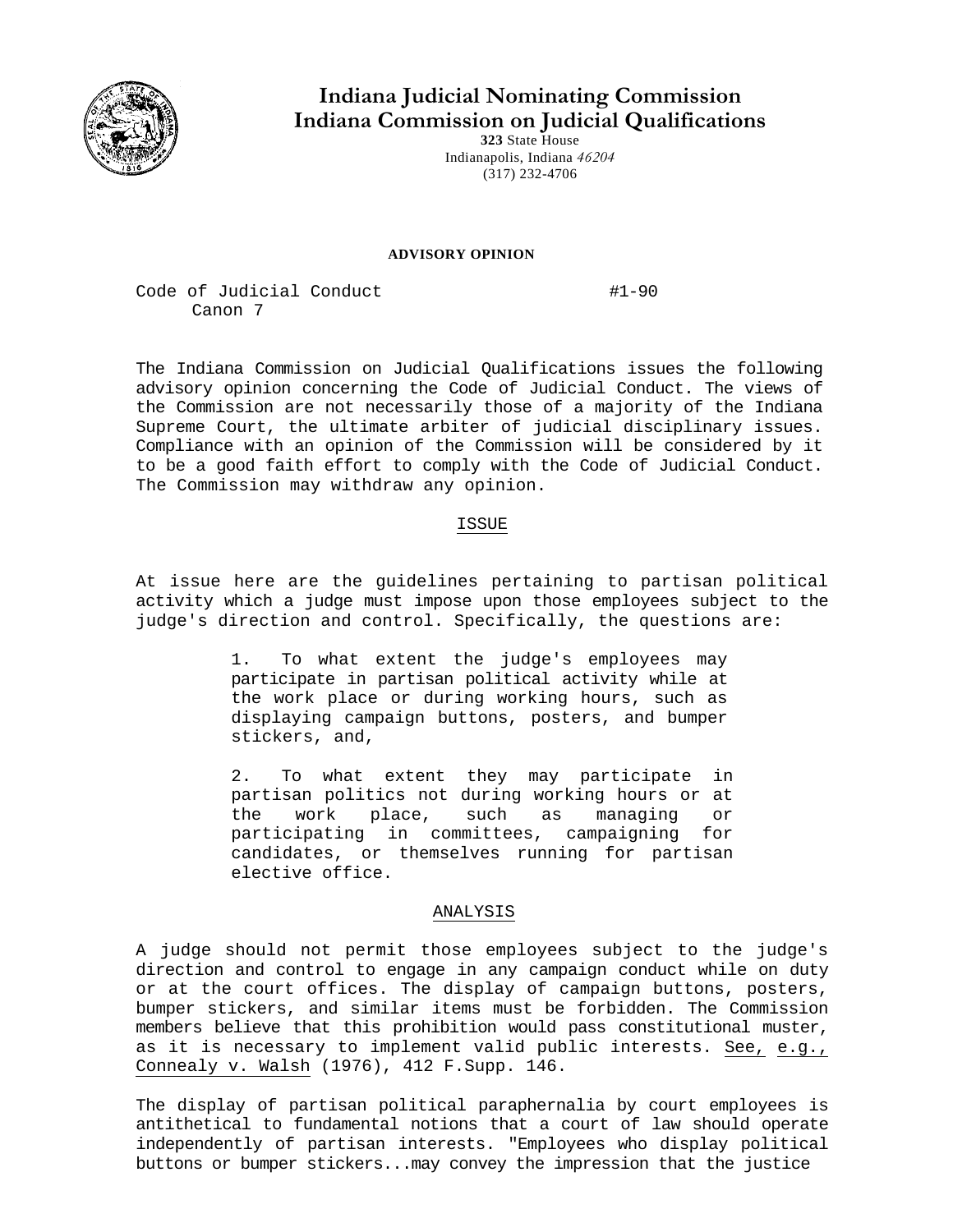system is partisan and, therefore, [that] citizens may not be treated fairly if they are not members of the publicized political party. [T]he public may lose confidence in a system that appears to be moved by political affiliation, rather than based on due process of law". Ozar, Kelly, & Begue, Ethical Conduct of Non-judicial Court Employees: a proposed model code, 73 Judicature, No. 3, (1989).

Furthermore, the judge's administrative duties and duties to preserve the dignity of and the public confidence in the judicial system pursuant to Canons 1, 2 & 3 of the Code of Judicial Conduct would prohibit a judge from using the courthouse as a campaign site. See, Matter of Conda (1977), N.J., 370 A.2d 16. Canon 3B(2) states that the judge should require his staff to observe the standards of diligence which apply to the judge. Also, Canon  $7B(1)(b)$  states that the judge "should prohibit...employees subject to his direction or control from doing for him what he is prohibited from doing under this Canon".

Despite the current reality that most Indiana judges are, of necessity, subject to political demands, a litigant's experience with the court and its personnel must be free of the air of partisanship. No campaigning may be permitted in connection with court-related duties.

2. Having concluded that a judge must prohibit those employees subject to his direction and control from engaging in partisan campaign activity while on duty, specifically having addressed the use of buttons, posters, and bumper stickers, the next issue is to what extent the judge must regulate the employees' partisan political activity while they are not on duty.

Some judges in Indiana have implemented policies which restrict their employees' partisan political activities to registering to vote and voting, belonging to a political party, and being politically active in non-partisan activities. The policies prohibit employees from soliciting or raising funds, managing committees, endorsing candidates, or working at polls in a partisan capacity.

These restrictions apparently would survive constitutional challenges, see, e.g., Broadrick v. Oklahoma (1973), 413 U.S. 601, 93 S.Ct. 2908, 37 L.Ed.2d 830; see also, In Re Prohibition of Political Activities by Court Appointed Employees (1977), Pa., 375 A.2d 1257, and are attractive in part because they eliminate any danger of improprieties such as that employees will be or will feel pressured into political activity, will engage in these activities while on duty, or will use their court-related titles in connection with these activities. For these reasons, judges may choose to adopt these restrictions.

However, the Commission would not require as the judge's ethical duty this restrictive a policy. So long as those improprieties eliminated by the most restrictive policy -- pressure to participate, use of court time, resources, or titles -- are absolutely avoided, a judge may permit employees to lawfully participate in the partisan political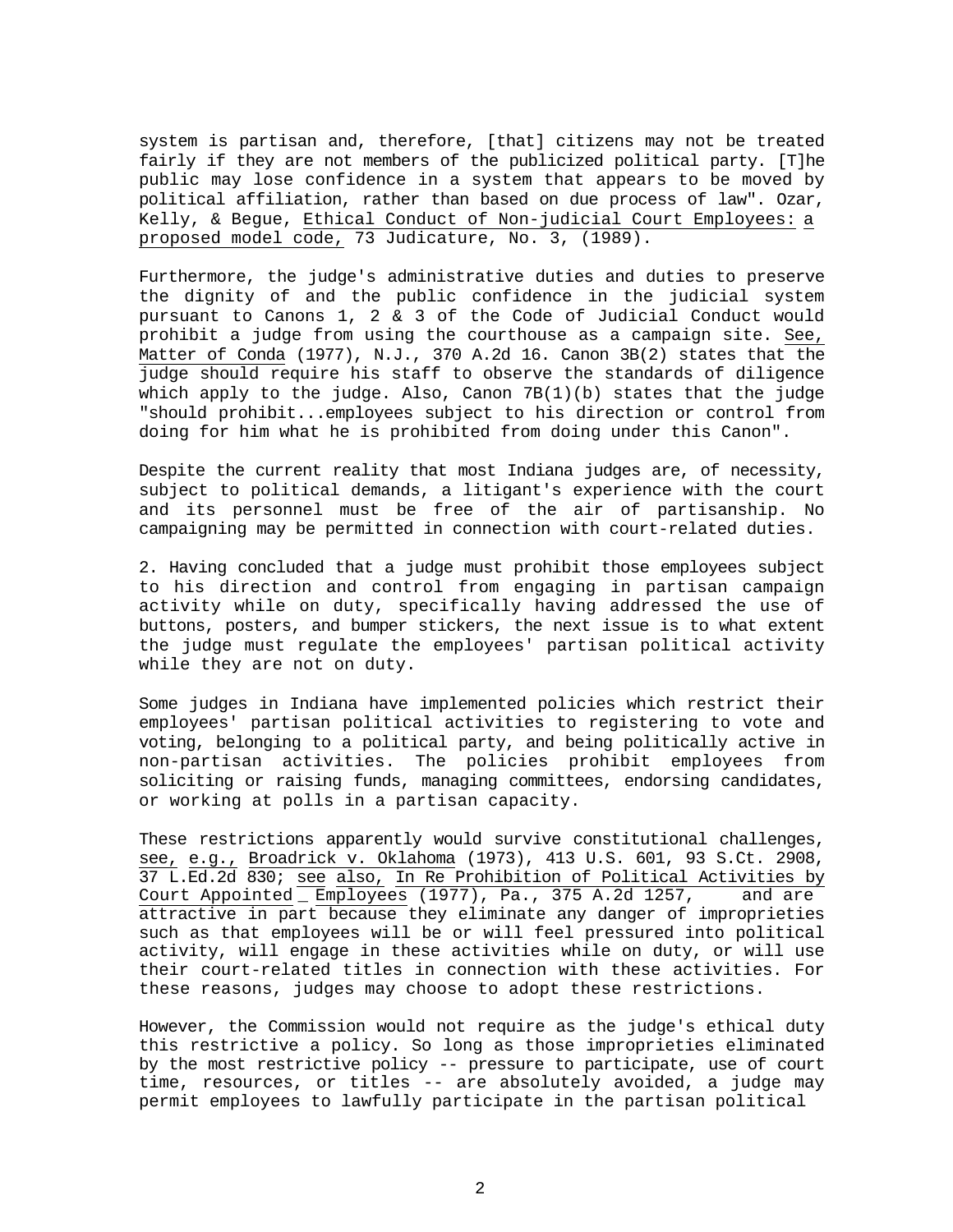process, except that a 4udge's employee may not be a candidate for partisan elective office.

The Commission recognizes that, in offering this assessment that a judge's employee may not be a candidate for partisan elective office, it has chosen a place on a continuum of activity at which to draw a line, and that reasonable arguments can be made for imposing it elsewhere. If a probation officer, for example, may manage a candidate's committee, hold a fund raiser, or place a candidate's sign in the front yard, why then is that employee prohibited from becoming a candidate for partisan elective office without first resigning as probation officer or taking unpaid leave? The Commission considers in support of its position that an employee's political activity on someone else's behalf can, with diligence, be accomplished without linking the activity to the employee's position with the court, without detracting from efficiency on the job, and without injecting into the on-duty hours the air of partisanship which destroys the public's confidence in the impartiality of the judge. On the other hand, when a judge's employee is the candidate, embodying the partisan contest, the dangers lurk too near to be countenanced. Furthermore, the public may reasonably perceive that, because the candidate is employed by the judge, that the judge supports the candidate politically, which perception could involve Canon 2B, "A judge...should not lend the prestige of his office to advance the private interests of others...".

## CONCLUSION

The Commission embraces as a guideline for judges in their regulation of their employees' political activities that portion of the Proposed Model Code for Non-judicial Court Employees published in Judicature, supra, which, in pertinent part states as follows:

> A) Each employee retains the right to vote as the employee chooses and is free to participate actively in political campaigns during non-working hours. Such activity includes, but is not limited to, membership and holding office in a political party, campaigning for a candidate in a partisan election by making speeches and making contributions of time or money to individual candidates, political parties or other groups engaged in political activity. An employee who

<sup>&#</sup>x27; For the purposes of this restriction, the Commission does not consider a public defender as an employee of the judge subject to the judge's direction and control. While the public defender may serve at the pleasure of the judge, the public defender's role as advocate before the court, by definition, means the public defender is not serving at the judge's direction and control. White v. Galvin (1988), Ind.App., 524 N.E.2d 802, citing Polk County v. Dodson (1981), 454 U.S. 312, 102 S.Ct. 445, 70 L.Ed.2d 509.